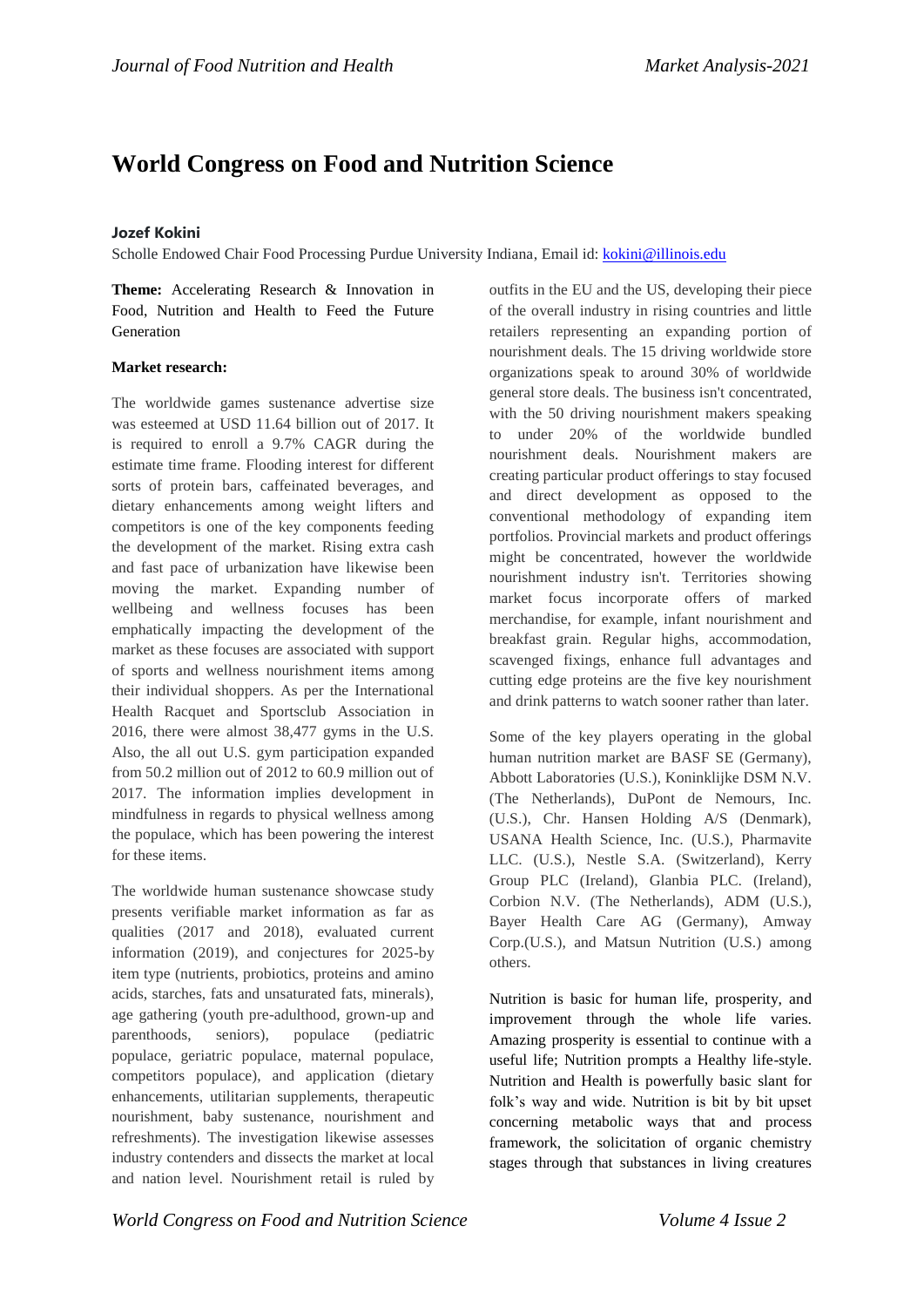amendment starting with one then onto the subsequent structure.

Throughout the last ten to fifteen years, deals in the worldwide Nutrition supplements market have seen a phenomenal spike. This has empowered various new players to venture into the business sector with items that guarantee to be the remedy for youth, wellbeing, and essentialness. As indicated by the appraisals of the Nutrition Business Journal report, the worldwide Nutrition and supplements market remained at US\$96 billion starting 2012. After a year, it was around US\$104 billion all inclusive.

Scope: [Food Congress 2020](https://foodcongress.conferenceseries.com/) will give a worldwide stage to examine about the most recent examination in the field of Nutrition, Food Science and Public Health, Nutritional Therapies and Treatments, Clinical Nutrition, Paediatric Nutrition and Child Care, Obesity & Weight-Loss Nutrition, Nutrition in Cancer, Chronic Illness and Maternal Nutrition-Dietary Plans.

[Food Congress](https://foodcongress.conferenceseries.com/) 2020 welcomes Presidents, CEO's, Nutritional scientists, Nutritionists, and examiners in Nutrition and Health territories, Delegates and mechanical authorities who are working in healthy nutritious and human administrations organizations to appreciate the natural B2B social affairs, trial sessions, and board talks. The associations overseeing wholesome things and supplements can show their things002E

#### **Global Universities:**

#### **Spain**

- Abat Oliva CEU University.
- Universitat Rovirai Virgili.
- University of Granada
- University of Barcelona
- Escuela Universitaria de Hostelería y Turismo de Sant Pol de Mar

#### **Europe**

- University of Aberdeen.
- University of Chichester.
- Bournemouth University
- Coventry University
- University College Dublin
- University College Dublin
- University of East Anglia UEA
- University of Edinburgh
- University of Glasgow
- Harper Adams University
- University of Huddersfield
- Liverpool Hope University
- Liverpool John Moores University
- London Metropolitan University
- London South Bank University

#### **Research Centres:**

- Food Science and Nutrition Research Centre (FSNRC)
- Food and Nutrition Research Institute (FNRI)
- Centre for Nutrition Research (CNR)
- Jean Mayer Human Nutrition Research centre
- Beltsville Human Nutrition Research Centre,
- Western Human Nutrition Research Centre (WHNRC)

#### **Forecasts for next 5-years:**

The theme of our Conference is "Rejuvenating and evolution the rising technologies in food and beverages". that specialize in the food sectors consumer's needs for brand new flavours, healthier choices and packaging development can lead additional growth in packaged food & food sales in coming back years, consistent with the newest market study. Food and food can give you with provocative, inspiring insights and strategic direction concerning a way to navigate these new waters, creating it a necessary data summit to attend for anyone with a stake within the food and food business nowadays.



#### **Conclusion**

In numerous nations, including a portion of the more crowded ones, the overall pervasiveness of undernourishment will decrease essentially with this methodology. Less nations than at present will have elevated levels of undernourishment, none of them in the most crowded class. The issue of undernourishment will in general become lesser as far as both outright numbers influenced and,